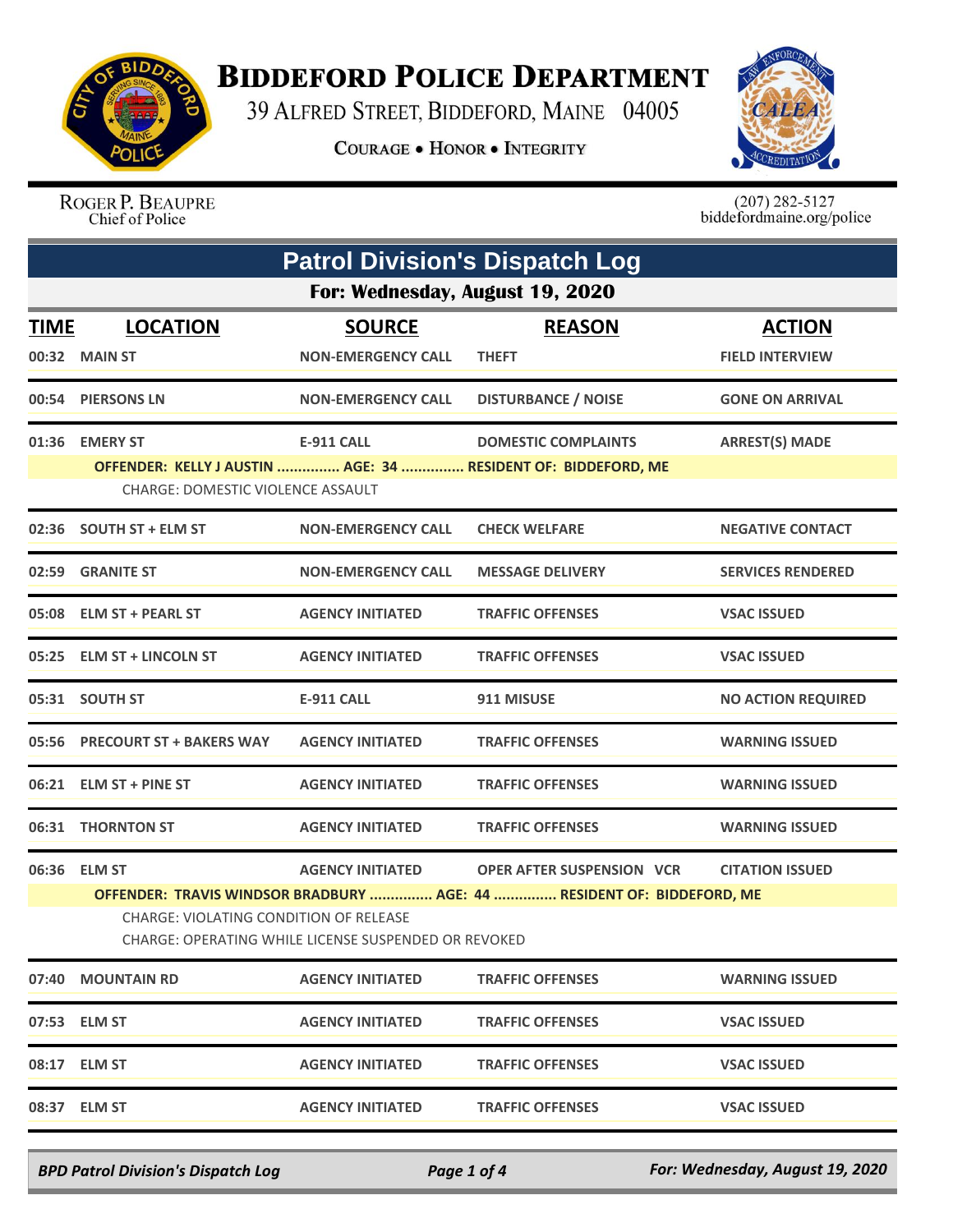| <b>TIME</b> | <b>LOCATION</b>                                | <b>SOURCE</b>                     | <b>REASON</b>                                                     | <b>ACTION</b>                |
|-------------|------------------------------------------------|-----------------------------------|-------------------------------------------------------------------|------------------------------|
|             | 08:48 CENTER ST                                | <b>NON-EMERGENCY CALL</b>         | <b>THEFT</b>                                                      | <b>SERVICES RENDERED</b>     |
|             | 08:54 PINE ST                                  | <b>NON-EMERGENCY CALL</b>         | <b>PARKING COMPLAINT</b>                                          | <b>PARKING TICKET ISSUED</b> |
|             | 08:56 ALFRED ST                                | <b>AGENCY INITIATED</b>           | <b>TRAFFIC OFFENSES</b>                                           | <b>VSAC ISSUED</b>           |
|             | 09:11 ALFRED ST + WELLSPRING RD                | <b>AGENCY INITIATED</b>           | <b>TRAFFIC OFFENSES</b>                                           | <b>VSAC ISSUED</b>           |
|             | 09:31 HIGH ST                                  | E-911 CALL                        | <b>DOMESTIC COMPLAINTS</b>                                        | <b>REPORT TAKEN</b>          |
|             | 09:35 ALFRED ST                                | <b>WALK-IN AT STATION</b>         | <b>COURT ORDERED CHECK IN</b>                                     | <b>DISPATCH HANDLED</b>      |
|             | 09:46 ALFRED ST                                | <b>AGENCY INITIATED</b>           | <b>ROAD HAZARD</b>                                                | <b>REMOVED HAZARD</b>        |
|             | 09:54 ALFRED ST                                | AGENCY INITIATED TRAFFIC OFFENSES |                                                                   | <b>CITATION ISSUED</b>       |
|             |                                                |                                   | OFFENDER: MARIO WILLIAM MARTE  AGE: 27  RESIDENT OF: SANFORD, ME  |                              |
|             | <b>CHARGE: OPERATE VEHICLE WITHOUT LICENSE</b> |                                   |                                                                   |                              |
| 09:57       | <b>MEDICAL CENTER DR</b>                       | <b>AGENCY INITIATED</b>           | <b>PAPERWORK</b>                                                  | <b>PAPERWORK SERVED</b>      |
|             | 10:28 EMERY ST                                 | E-911 CALL                        | <b>DOMESTIC COMPLAINTS</b>                                        | <b>ARREST(S) MADE</b>        |
|             |                                                |                                   | OFFENDER: DOUGLAS MACLACHLAN  AGE: 38  RESIDENT OF: BIDDEFORD, ME |                              |
|             | <b>CHARGE: DOMESTIC VIOLENCE ASSAULT</b>       |                                   |                                                                   |                              |
|             | CHARGE: VIOLATING CONDITION OF RELEASE         |                                   | OFFENDER: KELLY J AUSTIN  AGE: 34  RESIDENT OF: BIDDEFORD, ME     |                              |
|             |                                                |                                   |                                                                   |                              |
|             | 10:31 POOL ST                                  | E-911 CALL                        | 911 MISUSE                                                        | <b>SERVICES RENDERED</b>     |
|             | 10:32 ALFRED ST                                | <b>WALK-IN AT STATION</b>         | <b>COURT ORDERED CHECK IN</b>                                     | <b>SERVICES RENDERED</b>     |
|             | 10:32 DARTMOUTH ST                             | NON-EMERGENCY CALL BURGLARY       |                                                                   | <b>REPORT TAKEN</b>          |
|             | 10:50 SOUTH ST                                 | <b>NON-EMERGENCY CALL</b>         | ATTEMPTED/THREATENED SUICIDE REPORT TAKEN                         |                              |
|             | 10:54 SOUTH ST                                 | <b>AGENCY INITIATED</b>           | <b>TRAFFIC OFFENSES</b>                                           | <b>WARNING ISSUED</b>        |
|             | 10:59 CLEAVES ST                               | <b>WALK-IN AT STATION</b>         | <b>PAPERWORK</b>                                                  | <b>SERVICES RENDERED</b>     |
|             | 11:02 SOUTH ST                                 | <b>AGENCY INITIATED</b>           | <b>TRAFFIC OFFENSES</b>                                           | <b>VSAC ISSUED</b>           |
|             | 11:16 CATHEDRAL OAKS DR                        | <b>AGENCY INITIATED</b>           | <b>TRAFFIC OFFENSES</b>                                           | <b>VSAC ISSUED</b>           |
|             | 11:18 CLEAVES ST                               | E-911 CALL                        | <b>DISTURBANCE / NOISE</b>                                        | <b>SERVICES RENDERED</b>     |
|             | <b>11:20 YORK ST</b>                           | <b>NON-EMERGENCY CALL</b>         | <b>PAPERWORK</b>                                                  | <b>PAPERWORK SERVED</b>      |
|             | 11:48 DARTMOUTH ST                             | <b>NON-EMERGENCY CALL</b>         | <b>RADIO PROBLEM</b>                                              | <b>SERVICES RENDERED</b>     |
|             | 12:11 ELM ST                                   | E-911 CALL                        | 911 MISUSE                                                        | <b>SERVICES RENDERED</b>     |
|             |                                                |                                   |                                                                   |                              |

*BPD Patrol Division's Dispatch Log Page 2 of 4 For: Wednesday, August 19, 2020*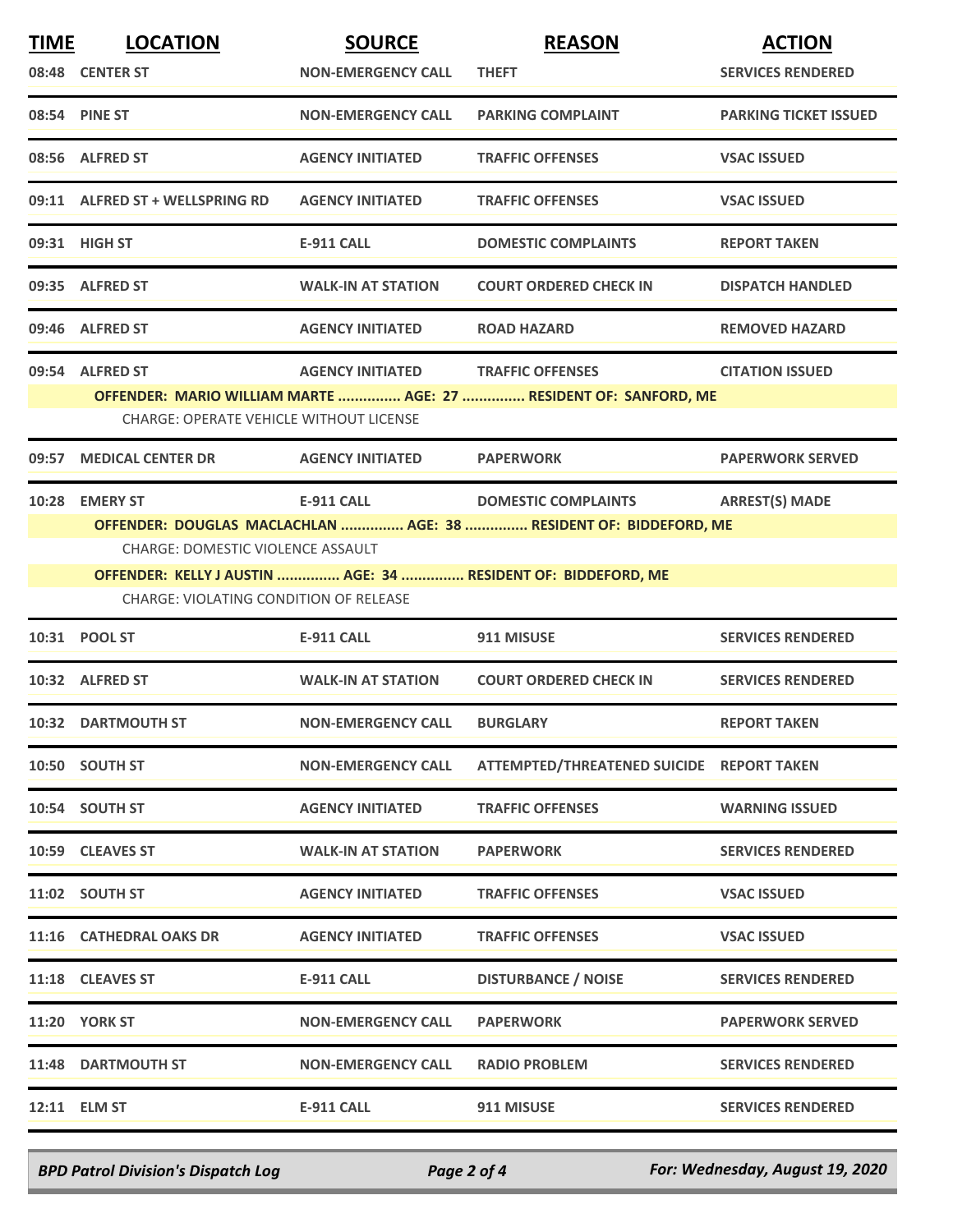| <b>TIME</b>                                                    | <b>LOCATION</b>                                                                                                                         | <b>SOURCE</b>                     | <b>REASON</b>                                                             | <b>ACTION</b>            |  |
|----------------------------------------------------------------|-----------------------------------------------------------------------------------------------------------------------------------------|-----------------------------------|---------------------------------------------------------------------------|--------------------------|--|
|                                                                | 12:12 PIERSONS LN                                                                                                                       | <b>E-911 CALL</b>                 | <b>FIGHTS</b>                                                             | <b>CITATION ISSUED</b>   |  |
|                                                                | <b>CHARGE: DISORDERLY CONDUCT</b><br><b>CHARGE: VIOLATING CONDITION OF RELEASE</b>                                                      |                                   | OFFENDER: MIGUEL ANGEL MUNIZ-FUENTES  AGE: 23  RESIDENT OF: BIDDEFORD, ME |                          |  |
|                                                                | 13:27 ALFRED ST                                                                                                                         | <b>WALK-IN AT STATION</b>         | <b>COURT ORDERED CHECK IN</b>                                             | <b>SERVICES RENDERED</b> |  |
|                                                                | 13:36 MAIN ST                                                                                                                           | NON-EMERGENCY CALL FIGHTS         |                                                                           | <b>CITATION ISSUED</b>   |  |
|                                                                | CHARGE: DRINKING IN PUBLIC                                                                                                              |                                   | OFFENDER: ROBER GEORGE DAIGLE  AGE: 61  RESIDENT OF: BIDDEFORD, ME        |                          |  |
|                                                                |                                                                                                                                         |                                   |                                                                           |                          |  |
|                                                                | 13:43 ELM ST                                                                                                                            | <b>NON-EMERGENCY CALL</b>         | <b>SHOPLIFTING</b>                                                        | <b>CITATION ISSUED</b>   |  |
|                                                                | OFFENDER: CHRISTOPHER J CUMMINGS  AGE: 40  RESIDENT OF: BIDDEFORD, ME<br>CHARGE: THEFT BY UNAUTHORIZED TAKING OR TRANSFER - SHOPLIFTING |                                   |                                                                           |                          |  |
|                                                                | 13:45 OAK PL                                                                                                                            | AGENCY INITIATED ANIMAL COMPLAINT |                                                                           | <b>CITATION ISSUED</b>   |  |
|                                                                |                                                                                                                                         |                                   | OFFENDER: ASHLEY BRYANT  AGE: 25  RESIDENT OF: BIDDEFORD, ME              |                          |  |
|                                                                | CHARGE: ALLOWING DOG TO BE AT LARGE                                                                                                     |                                   |                                                                           |                          |  |
|                                                                | 14:16 ALFRED ST                                                                                                                         | <b>AGENCY INITIATED</b>           | <b>TRAFFIC OFFENSES</b>                                                   | <b>WARNING ISSUED</b>    |  |
|                                                                | 14:19 GREEN ST                                                                                                                          | <b>AGENCY INITIATED</b>           | <b>ANIMAL COMPLAINT</b>                                                   | <b>SERVICES RENDERED</b> |  |
|                                                                | 14:26 SUMMER ST                                                                                                                         | <b>NON-EMERGENCY CALL</b>         | <b>PARKING COMPLAINT</b>                                                  | <b>NEGATIVE CONTACT</b>  |  |
|                                                                | 14:35 SUMMIT ST                                                                                                                         | <b>AGENCY INITIATED</b>           | <b>ANIMAL COMPLAINT</b>                                                   | <b>NEGATIVE CONTACT</b>  |  |
|                                                                | 14:39 MAIN ST                                                                                                                           | <b>NON-EMERGENCY CALL</b>         | <b>FIGHTS</b>                                                             | <b>UNFOUNDED</b>         |  |
|                                                                | 14:45 ALFRED ST                                                                                                                         | <b>E-911 CALL</b>                 | <b>DISTURBANCE / NOISE</b>                                                | <b>REPORT TAKEN</b>      |  |
|                                                                | 14:46 ALFRED ST                                                                                                                         | <b>E-911 CALL</b>                 | <b>WEAPONS</b>                                                            | <b>SERVICES RENDERED</b> |  |
|                                                                | 14:59 SULLIVAN ST                                                                                                                       | <b>NON-EMERGENCY CALL</b>         | <b>DISTURBANCE / NOISE</b>                                                | <b>NEGATIVE CONTACT</b>  |  |
|                                                                | 15:24 PORTER ST                                                                                                                         | <b>NON-EMERGENCY CALL</b>         | <b>DISTURBANCE / NOISE</b>                                                | <b>SERVICES RENDERED</b> |  |
|                                                                | <b>15:58 WASHINGTON ST</b>                                                                                                              | <b>NON-EMERGENCY CALL</b>         | <b>ASSIST CITIZEN</b>                                                     | <b>SERVICES RENDERED</b> |  |
|                                                                | 16:16 ELM ST                                                                                                                            | <b>NON-EMERGENCY CALL</b>         | <b>SHOPLIFTING</b>                                                        | <b>CITATION ISSUED</b>   |  |
|                                                                |                                                                                                                                         |                                   | OFFENDER: ANGELIA MAVIE GERRISH  AGE: 52  RESIDENT OF: BIDDEFORD, ME      |                          |  |
| CHARGE: THEFT BY UNAUTHORIZED TAKING OR TRANSFER - SHOPLIFTING |                                                                                                                                         |                                   |                                                                           |                          |  |
|                                                                | 17:01 ELM ST                                                                                                                            | <b>NON-EMERGENCY CALL</b>         | <b>VIN VERIFICATION</b>                                                   | <b>SERVICES RENDERED</b> |  |
|                                                                | 17:11 ALFRED ST                                                                                                                         | <b>AGENCY INITIATED</b>           | <b>CHECK WELFARE</b>                                                      | <b>SERVICES RENDERED</b> |  |
|                                                                | 17:13 ALFRED ST                                                                                                                         | <b>WALK-IN AT STATION</b>         | <b>ASSIST CITIZEN</b>                                                     | <b>SERVICES RENDERED</b> |  |

*BPD Patrol Division's Dispatch Log Page 3 of 4 For: Wednesday, August 19, 2020*